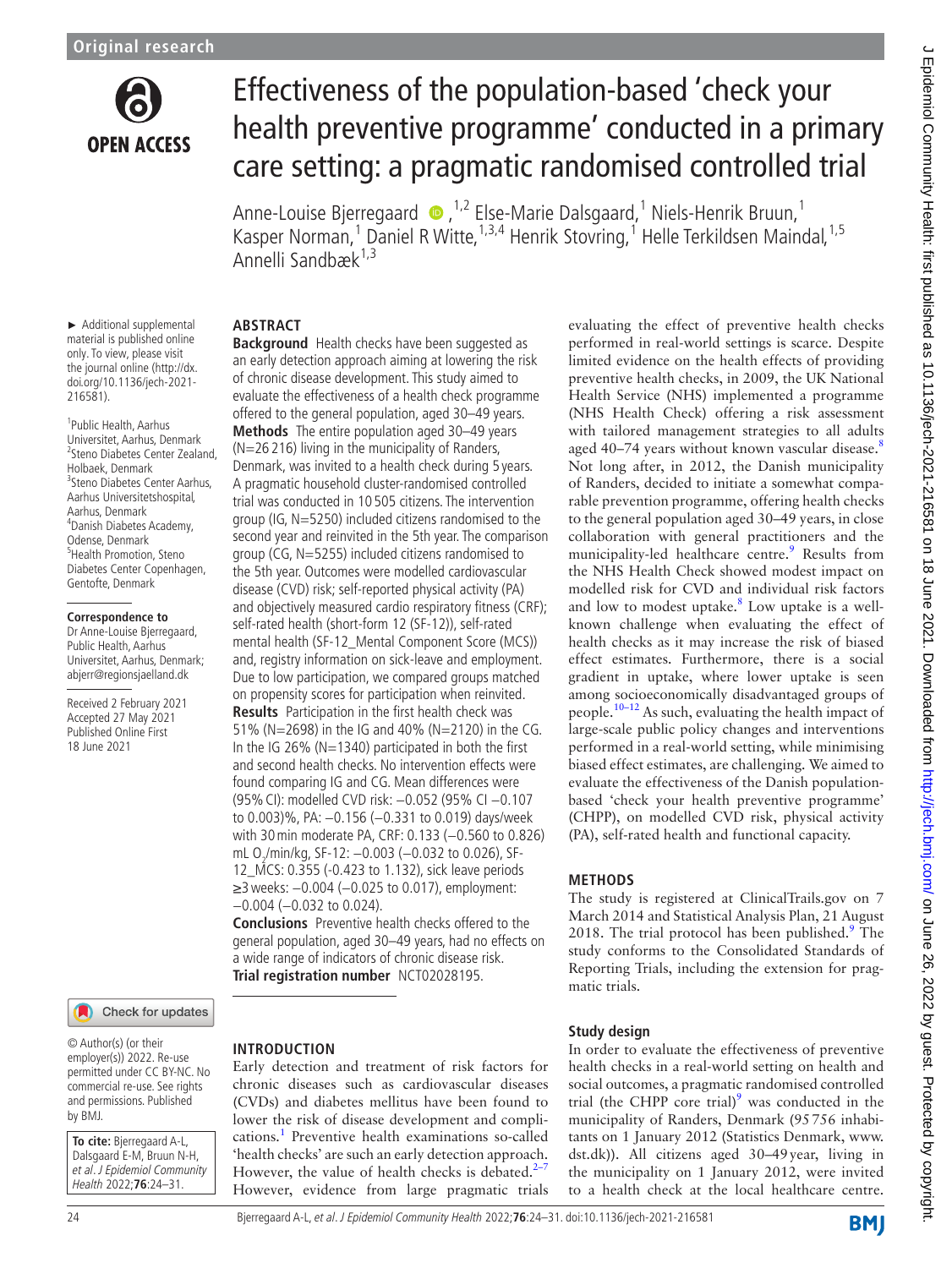

Figure 1 Flow chart of the check your health prevention programme study population. GP, general practitioner. \*Terminal illness, n<5.

Subsequently, they were offered tailored health interventions based on their risk profile. The study design and setup have been described thoroughly in the trial protocol.<sup>[9](#page-7-3)</sup>

## **Randomisation**

The randomisation process is described in detail in the trial protocol.<sup>[9](#page-7-3)</sup> To avoid contamination from cohabitants, the study randomised households. Cluster randomisation of invitation sequence (year 1–5) was performed on 1 January 2012 at the household level using information on residency obtained from the Danish Civil Registry. Randomisation was further balanced at the general practice level  $(N=38)$  general practices) to ensure an even workload over the 5-year programme. In total, 26216 citizens (99.8% of the entire age group living in Randers municipality) were assigned a randomised invitation sequence for the CHPP (approximately 5200/year).

# **Participants**

A predefined subset of 10505 citizens was selected for the CHPP trial analyses. The Intervention group (IG) was defined as the population invited to attend the health check in year 2 (invitation period: from 2 July 2013 to 21 October 2014) and reinvited in year 5 (N=5250) (invitation period: from 6 April 2017 to 15 October 2018), and the comparison group (CG) was defined as <span id="page-1-0"></span>the population invited to attend in year  $5$  (N= $5255$ ) (invitation period: from 6 April 2017 to 15 October 2018)<sup>[9](#page-7-3)</sup> ([figure](#page-1-0) 1).

# **Setting**

The study was performed as an integrated part of the routine healthcare service,<sup>[9](#page-7-3)</sup> which in Denmark is based on a tax-funded system, with the responsibility shared between local and regional health authorities. The primary entry point into the healthcare system is through general practitioners. Prior to the study health professionals at the healthcare centre received training in the measurement procedures as well as in health promotion and risk communication.<sup>9</sup> The general practitioners also received training including introduction to the CHPP, shared decision-making, PA promotion and the risk stratification algorithm. Health checks took place at the municipal-led healthcare centre in Randers.

# **Intervention**

The intervention included four core components: (1) an invitation sent from general practice, (2) a health examination and a questionnaire, (3) a personalised health profile summary and (4) a risk-stratified follow-up at the healthcare centre or at the participant's own general practitioner, if needed. The intervention, including the preventive health checks, has been described in detail previously.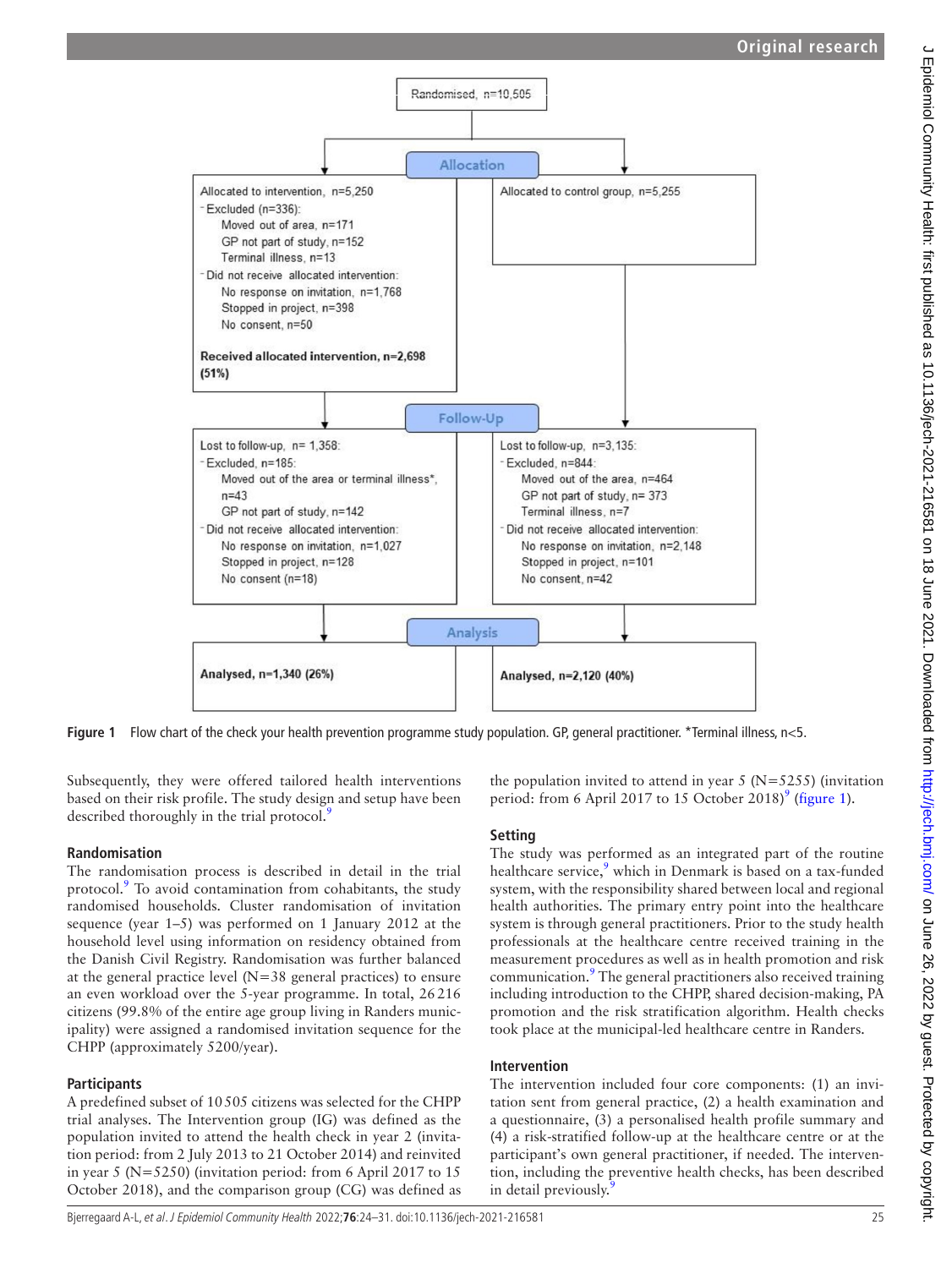#### Invitation

Invitations were sent out in collaboration with the local healthcare centre in Randers and the citizens' own general practitioner. The mailed invitations included an invitation letter, an information letter regarding access to the web-based questionnaire and a prebooked date and time for the health examination. People living together were offered an examination on the same date.

#### Health examinations

The health examinations included anthropometric measures (height, weight, waist circumference, BMI), blood samples (glycated haemoglobin A1c (HbA1c), total cholesterol, lowdensity lipoprotein cholesterol), systolic and diastolic blood pressures, lung function measurements and a submaximal bicycle test. Participants completed a web-based questionnaire including questions on PA level, smoking habits, alcohol use and alcohol risk behaviour using the Alcohol Use Disorders Identification Test (AUDIT) (eg, binge drinking and other preliminary signs of hazardous drinking and mild dependence), self-reported health and self-reported mental health.

## Health profile summary

Results from the health examination were explained to participants immediately after the health examinations and they were given recommendations for follow-up.<sup>[9](#page-7-3)</sup> Results were sent electronically to participant's general practitioner.

#### Risk-stratified intervention

Referral to tailored healthcare interventions was based on the individual participant's health profile. The stratification algorithm has been published previously.<sup>9</sup> It stratifies risk of developing chronic disease based on total cholesterol, blood pressure, HeartSCORE, HbA1c, lung function, waist circumference, BMI, self-reported health, alcohol consumption, smoking status and fitness level. Participants with low risk of disease development were encouraged to maintain their healthy lifestyle. Participants at moderate risk of developing disease (eg, with low PA levels, current smokers, high waist circumference or high BMI) were offered follow-up at the healthcare centre. Interventions consisted of health promotion programmes addressing weight, diet, alcohol, PA, smoking and mental health or disease-specific self-management programmes ([online supplemental table S1](https://dx.doi.org/10.1136/jech-2021-216581)). Finally, participants at high risk of disease development were recommended to make an appointment with their general practitioner.

## Sociodemographic information

From the Danish National registers, the following information was obtained: age (years) at randomisation; sex (male/female); UNESCO classification of education<sup>13</sup> (categorised to <10, 10–15 and >15 years of education); Organisation for Economic Co-operation and Development-adjusted income level<sup>14</sup> (based on family income adjusted for family size and categorised into: low/middle/high); cohabitation status (cohabiting or living alone (ie, one person in household)); nationality based on country of birth (immigrants, second-generation descendants of immigrants or Danish) and occupation (employed, self-employed, unemployed/on benefits or social welfare recipients).

## **Ethical considerations**

Since data collected for the study was considered routine data, the study did not need ethical approval according to the Scientific Ethics Committee, Central Denmark Region. The study

complied with the Helsinki declaration and citizens provided written informed consent to use their data for research purposes. The Danish Data Protection Agency approved the storage of the data at the Department of Public Health, Aarhus University.<sup>[9](#page-7-3)</sup>

#### **Outcome measures**

Outcome measures at clinical, behavioural and functional level were chosen to reflect different aspects and risk of chronic disease development.

## CVD risk

CVD risk was assessed based on the European HeartSCORE 10-year-risk of a fatal cardiovascular event. The score is based on information on age, sex, smoking status, systolic blood pressure and total cholesterol<sup>15</sup> and was analysed as a continuous measure.

## Physical activity

Self-reported PA was assessed by questionnaire. Information on the number of days/week (range 0–7days/week) with a minimum of 30min of moderate intensity PA was obtained. Cardiorespiratory fitness (mL O<sub>2</sub>/kg/min) was estimated using Aastrand's submaximal cycle test.<sup>1</sup>

## Self-rated health

Self-rated health was measured using the Short-form 12 (SF-12).<sup>17</sup> Self-rated health was assessed from the first question ( $In$ general, would you say your health is: excellent, very good, good, fair or poor'), dichotomised to 1=excellent, very good and good and 0=fair and poor. Mental health was assessed by the Mental Component Score from the SF-12, ranging from 0 to 100.

## Functional capacity

Functional capacity, including sick leave and affiliation to the labour market, was assessed based on the national register of social transfer payments (the Danish Register for Evaluation of Marginalization, DREAM).<sup>[18](#page-7-10)</sup> Work participation was described as an average monthly fraction of full-time employment during the last year before the invitation date and was analysed as a continuous measure. Sick leave was reported as numbers of sickleave periods of at least 3 weeks during the last year before invitation date.

## **Statistical analysis**

Information obtained from health examinations was uploaded to Statistics Denmark (<www.dst.dk>) before merging with register data, using the unique Danish Civil Registration Number. Utilising Statistics Denmark's dedicated research server, statistical analyses were conducted in STATA (StataCorp. Stata Statistical Software: Release V.15.). Statistical significance level was set to p<0.05. Since the CHPP had low participation, the planned ITT analysis was modified.<sup>[9](#page-7-3)</sup> The revised statistical analysis plan was registered at ClinicalTrials.gov (see the Methods section) prior to initiating the present evaluation.

## Descriptive analysis

Intervention and CGs were characterised with respect to baseline demographics. Continuous variables were reported as means and SD. Categorical variables were reported as frequencies with corresponding percentages of the total.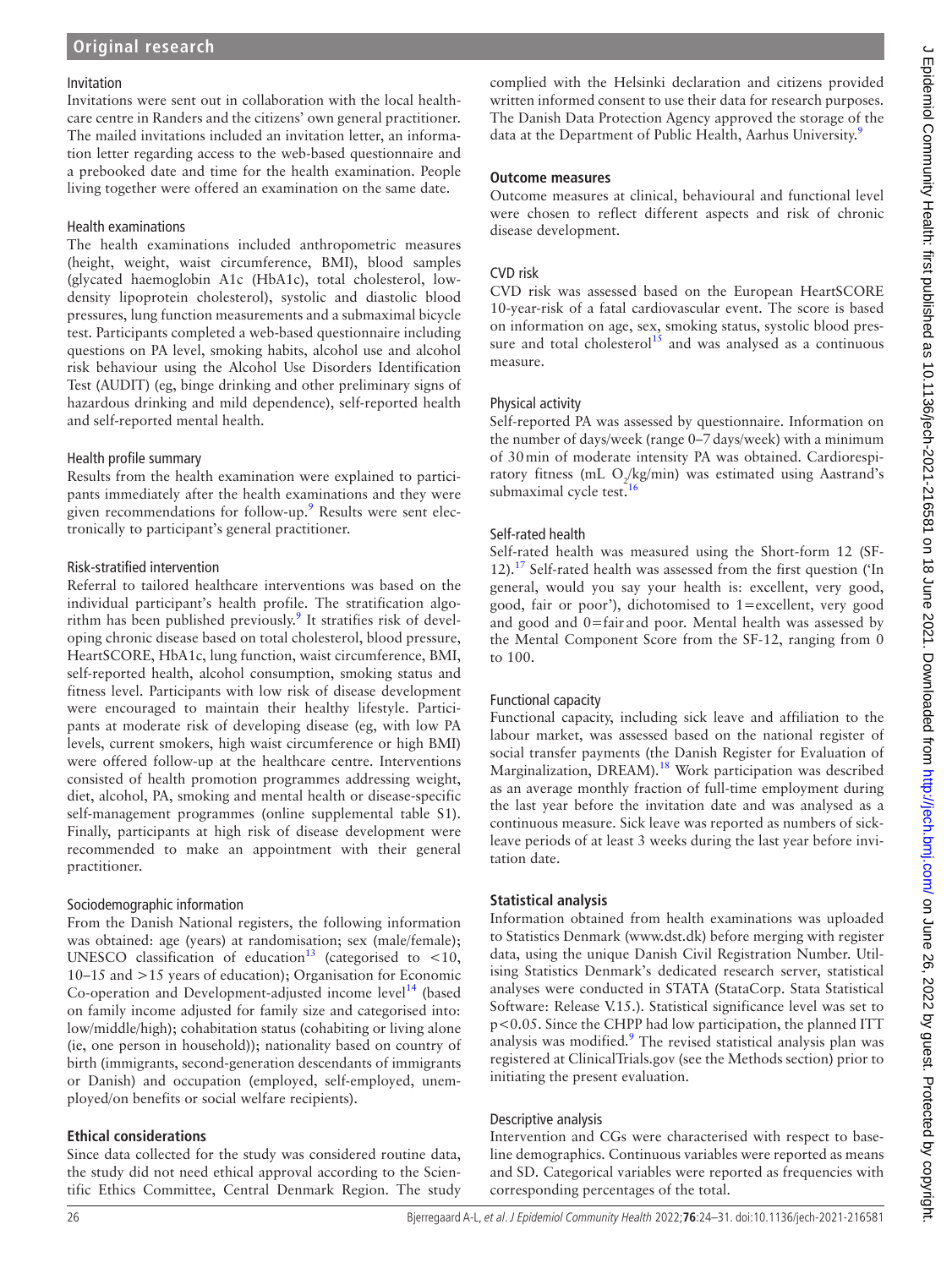# Analysis of study outcome measures

We used a multiple imputation (MI) and propensity score-based analytical strategy in order to account for low participation and high dropout in evaluating the effectiveness of the CHPP.

## *Multiple imputations*

MI was used to impute missing values only for persons participating in the health checks (ie, not for nonparticipants). MI was performed, with missing-at-random assumption, by chained equations procedure<sup>19</sup> using 100 imputations and adjustments according to Rubins's rule.<sup>[20](#page-7-12)</sup> In addition to estimates of interest, we report the Fraction of Missing Information to facilitate assessment of the impact of missing data. A full description of the MI procedure is found in [online supplemental material S2](https://dx.doi.org/10.1136/jech-2021-216581) in addition to results of additional analysis testing the robustness of the MAR assumptions ([online supplemental table S2\)](https://dx.doi.org/10.1136/jech-2021-216581).

## *Propensity score matching*

Due to the modest participation in the initial health check (51% IG and 40% CG) and the even lower participation at follow-up (26% IG), a direct comparison between the IG follow-up and CG baseline would not represent a fair comparison based on randomisation. Consequently, we used propensity score matching (PSM) to restore the comparability of the two groups. The propensity refers to the probability of IG individuals participating in their follow-up health check, given that they had participated in their baseline health check. To estimate the intervention effect, we used a matching approach as suggested and validated by Austin. $21$  For a full description of the PSM, please see [online supplemental material S2](https://dx.doi.org/10.1136/jech-2021-216581) including also [online](https://dx.doi.org/10.1136/jech-2021-216581)  [supplemental table S4](https://dx.doi.org/10.1136/jech-2021-216581) and [online supplemental figure S1](https://dx.doi.org/10.1136/jech-2021-216581).

## *Effect estimates*

Average treatment effects were estimated and expressed as mean differences, reported with 95% CIs. All analyses accounted for clustering at household level. Linear regression analyses were performed with the Huber-White sandwich estimator accounting for clustering at household level. Binary outcomes were analysed based on discordant values using linear regression analysis with robust variance estimation accounting for clustering at household level.

In addition to the prespecified analysis, explorative subanalyses were carried out to evaluate the participants' general practitioner utilisation pattern following the health check. The mean difference (with 95% CI) in face-to-face contacts at their general practitioner before and after the health check was reported for the IG. This was based on information on the IGs average number of face-to-face contacts to their general practitioners up to 3months after the health check (administrative code: 0101 from the Danish national primary care registry) and on the number of contacts prior to the health check (average count per 3months during the year before health check).

# **RESULTS**

## **Population-specific characteristics**

There were no differences in the population-specific characteristics of the IG and the CG at the time of randomisation (1 January 2012) [\(table](#page-4-0) 1). In total, 51% of the study population were men. Mean age was 40.5 years, with more participants in the older age group participating as compared with the younger age groups. Seven per cent of the participants were immigrants or descendants. Almost one-fifth of the study population was living alone, 11.5% were social welfare recipients, and one-fifth had an educational attainment of below 10 years.

# **Findings**

## Participation

Of the citizens allocated to the IG  $(N=5250)$ , 2698 (51%) participated in the baseline examination. Of these, 1340 persons (26% of those allocated to IG) participated in both the baseline examination and the re-examination and completed the two corresponding questionnaires. In the CG (5255 allocated) 2120 persons (40%) participated in the examination and completed the questionnaire [\(figure](#page-1-0) 1). The baseline clinical and behavioural profile, including the proportion of missings in individual characteristics of the IG participants, is presented in the [online supplemental table S5.](https://dx.doi.org/10.1136/jech-2021-216581) The proportion of missings in individual characteristics for the control group is presented in [online supplemental tables S6 and S7](https://dx.doi.org/10.1136/jech-2021-216581), which shows the proportion of missings in individual characteristics for the analytic sample, using modelled CVD as example. No variables had missing values for more than 9% of individuals participating in the study. Due to the MI and PSM strategy, information from all participants (IG:  $N=2698$  and CG:  $N=2120$ ) formed the basis for the evaluation of the intervention effect.

## Likelihood of participation in the re-examination

In the IG, smoking at the time of the first health check was the strongest predictor for not participating in the re-examination (log odds= $-0.490$  (CI  $-0.712$  to  $-0.268$ ), p=0.000 or OR=0.61 (CI 0.491 to 0.765),  $p=0.000$ ), followed by being self-employed. The strongest predictors for participating in the re-examination were (as measured or reported at the time of the first health check): having fair or excellent fitness level, having higher age, having a higher income level and being an immigrant or descendant [\(online supplemental table S3](https://dx.doi.org/10.1136/jech-2021-216581)).

# General practitioner consultations following health check

In the IG ( $N=2698$ ), the mean difference in average face-to-face contacts at their general practitioner (GP) per 3months period prior to the health check and 3months after the health check were +0.093 (95% CI 0.042 to 0.143) contacts.

## Effect estimates

After MI and PS matching, we found no statistically significant differences between IG and CG in modelled CVD risk, PA, selfrated health or functional capacity ([table](#page-5-0) 2). Likewise, there were no differences in the crude outcome (before MI and PS matching) between the IG and the CG ([table](#page-5-1) 3). Baseline and follow-up values of the pre-specified health outcomes among the IG are presented in [online supplemental table S8](https://dx.doi.org/10.1136/jech-2021-216581).

# **DISCUSSION**

In this large pragmatic randomised controlled trial, carried out in a real-world setting, we found no effect of offering preventive health checks to a general population aged 30–49 years old on modelled CVD risk, PA level, self-rated health or functional capacity.

# **Strengths and limitations**

The CHPP was designed as a pragmatic randomised controlled trial, using a blended approach combining a real-world implementation setting with the structure of an RCT, inviting an entire population within a specific age group in a Danish municipality. This approach was not only a major strength but also introduced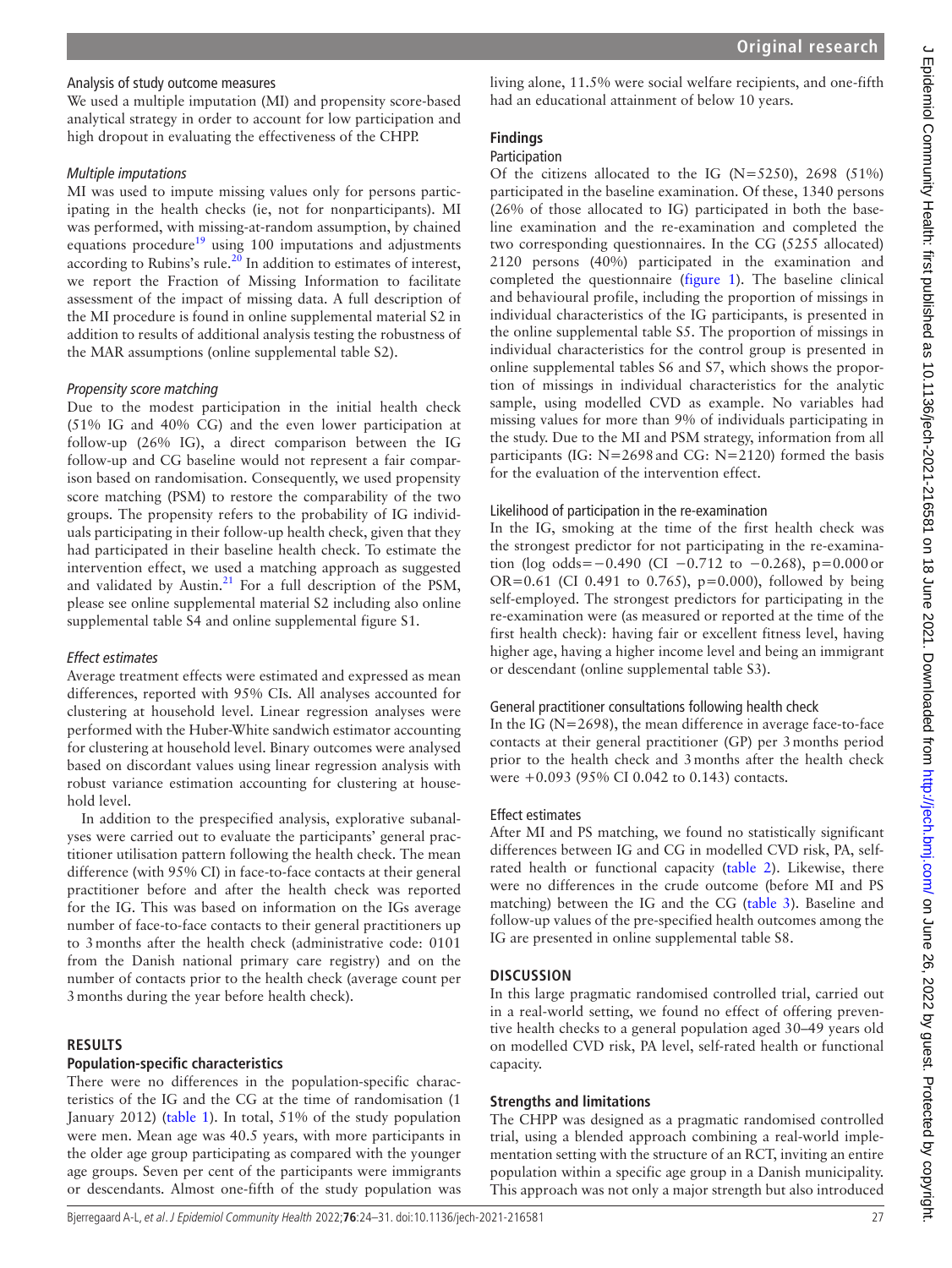| (January 2012)                   |                           |                         |               |         |  |  |  |  |
|----------------------------------|---------------------------|-------------------------|---------------|---------|--|--|--|--|
| <b>Characteristics</b>           | <b>Intervention group</b> | <b>Comparison group</b> | <b>Total</b>  | P value |  |  |  |  |
| Total population, n (%)          | 5250 (50.0)               | 5255 (50.0)             | 10505 (100.0) |         |  |  |  |  |
| Sex                              |                           |                         |               |         |  |  |  |  |
| Women, n (%)                     | 2565 (48.9)               | 2581 (49.1)             | 5146 (49.0)   |         |  |  |  |  |
| Men, n (%)                       | 2685 (51.1)               | 2673 (50.9)             | 5358 (51.0)   | 0.78    |  |  |  |  |
| Age at randomisation (years)     |                           |                         |               |         |  |  |  |  |
| Age, mean (SD)                   | 40.6(5.6)                 | 40.5(5.6)               | 40.5(5.6)     | 0.25    |  |  |  |  |
| Age groups, n (%)                |                           |                         |               |         |  |  |  |  |
| 30, n (%)                        | 1093 (20.8)               | 1129 (21.5)             | 2222 (21.2)   |         |  |  |  |  |
| 35-, n (%)                       | 1316 (25.1)               | 1351 (25.7)             | 2667 (25.4)   |         |  |  |  |  |
| 40, n (%)                        | 1340 (25.5)               | 1334 (25.4)             | 2674 (25.5)   |         |  |  |  |  |
| 45, n (%)                        | 1501 (28.6)               | 1440 (27.4)             | 2941 (28.0)   | 0.51    |  |  |  |  |
| Nationality                      |                           |                         |               |         |  |  |  |  |
| Danish, n (%)                    | 4872 (92.8)               | 4849 (92.3)             | 9721 (92.6)   |         |  |  |  |  |
| Immigrants or descendants, n (%) | 376 (7.2)                 | 404 (7.7)               | 780 (7.4)     | 0.30    |  |  |  |  |
| Living alone                     |                           |                         |               |         |  |  |  |  |
| No, n (%)                        | 4218 (80.3)               | 4201 (80.0)             | 8419 (80.2)   |         |  |  |  |  |
| Yes, n (%)                       | 1032 (19.7)               | 1053 (20.0)             | 2085 (19.8)   | 0.62    |  |  |  |  |
| <b>Educational attainment</b>    |                           |                         |               |         |  |  |  |  |
| $<$ 10 years, n $(\% )$          | 1061 (20.6)               | 1051 (20.4)             | 2112 (20.5)   |         |  |  |  |  |
| 10-15 years, n (%)               | 2549 (49.4)               | 2603 (50.4)             | 5152 (49.9)   |         |  |  |  |  |
| $\geq$ 15 years, n (%)           | 1549 (30.0)               | 1507 (29.2)             | 3056 (29.6)   | 0.55    |  |  |  |  |
| Income level                     |                           |                         |               |         |  |  |  |  |
| Low, $n$ $(\%)$                  | 1738 (33.3)               | 1750 (33.4)             | 3488 (33.3)   |         |  |  |  |  |
| Middle, n (%)                    | 1712 (32.8)               | 1773 (33.9)             | 3485 (33.3)   |         |  |  |  |  |
| High, $n$ $%$                    | 1775 (34.0)               | 1711 (32.7)             | 3486 (33.3)   | 0.32    |  |  |  |  |
| Income (1000 DKK), mean (SD)     | 233.9 (108.8)             | 233.2 (100.8)           | 233.6 (104.9) | 0.71    |  |  |  |  |
| Occupational status              |                           |                         |               |         |  |  |  |  |
| Employed, n (%)                  | 4085 (77.8)               | 4032 (76.8)             | 8117 (77.3)   |         |  |  |  |  |
| Self-employed, n (%)             | 225(4.3)                  | 249(4.7)                | 474 (4.5)     |         |  |  |  |  |
| Unemployed/benefits, n (%)       | 232 (4.4)                 | 239 (4.6)               | 471 (4.5)     |         |  |  |  |  |
| Social welfare recipients, n (%) | 599 (11.4)                | 610 (11.6)              | 1209 (11.5)   |         |  |  |  |  |
| Others, n (%)                    | 107(2.0)                  | 121(2.3)                | 228(2.2)      | 0.62    |  |  |  |  |

<span id="page-4-0"></span>**Table 1** Characteristics of intervention and comparison group in the 'check your health preventive programme' at the time of randomisation

challenges. The unique collaboration, taking its point of departure in the existing healthcare system, involved the local healthcare centre, local and regional authorities, the citizens' own GP, the local environment in general and the university. Together the stakeholders ensured that the implementation of the preventive health check programme was practically and financially feasible and acceptable to the population. This setup ensured that, had the programme demonstrated added effectiveness, it would be sustainably to implement. Even though the study had null findings, the efforts and lessons learnt during this implementation provided the local environment with important experience on how to conduct health promotion interventions in a sustainable way. Furthermore, the unique collaborative approach may have led to an unmeasured increased political and strategic focus on promoting a healthy lifestyle—from municipal politicians, opinion formers and from the local society in general. This dimension is subjected for further research.

As seen in other studies evaluating preventive health checks,[10 22 23](#page-7-4) the CHPP had low participation and large dropout. Consequently, we could not perform the planned intention-totreat analysis on health outcomes $9$  in a nonbiased way, due to missing outcomes. Hence, we used MI and propensity score methods to minimise biased effect estimates. Our extensive model control did not give rise to validity concerns as our supplementary analyses provided almost identical results.

Still, some limitations exist: first, we cannot rule out the impact of effect dilution. Even though citizens living together were randomised and invited to participate at the same time, in order to avoid contamination, the CHPP was a real-world study carried out in a local setting. As such, the municipal focus (eg, media and political coverage) regarding the CHPP could have raised the awareness of the citizens allocated to the control group to focus on their health. The tendency that citizens with a healthier and socioeconomically advantaged profile were more likely to participate in the programme (as compared with disadvantaged citizens), which also might have induced a dilution of the effect. Second, the actual dose of stratified health intervention delivered in CHPP is unknown, since we did not have data on participation in the health promotion programmes at the Randers Health Care Centre. Indeed, information from the national registers showed that there was a small increase in number of consultations at the general practitioners following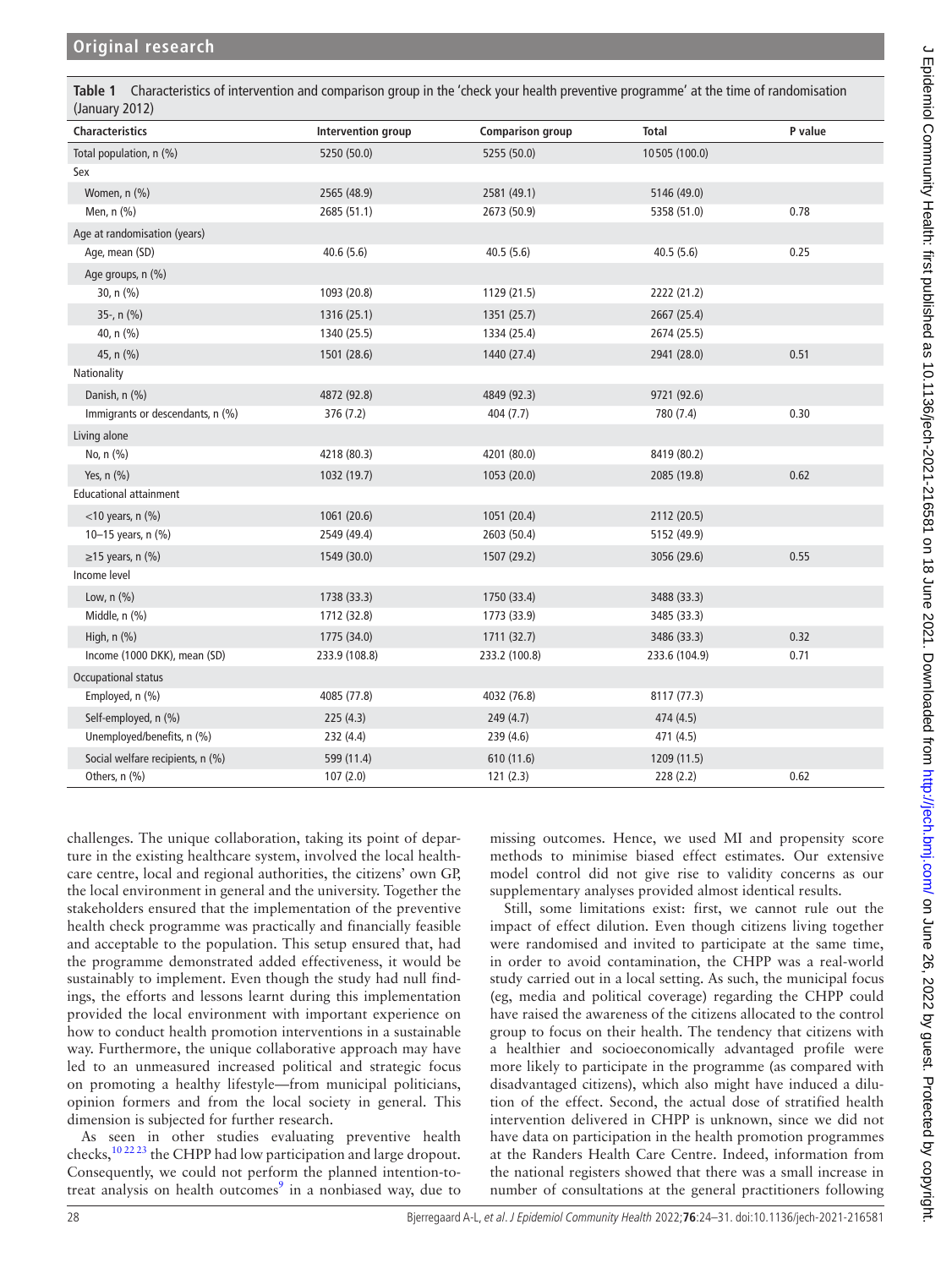<span id="page-5-0"></span>

| <b>Table 2</b> Treatment effect of CHPP on outcome measures* |           |                 |                                     |            |  |  |  |
|--------------------------------------------------------------|-----------|-----------------|-------------------------------------|------------|--|--|--|
|                                                              |           | <b>Estimate</b> | 95% CI (lower limit to upper limit) | <b>FMI</b> |  |  |  |
| CVD risk, HeartSCORE(%)                                      | CG        | 0.631           | 0.587 to 0.675                      | 0.266      |  |  |  |
|                                                              | IG        | 0.580           | 0.546 to 0.613                      | 0.004      |  |  |  |
|                                                              | $IG - CG$ | $-0.052$        | $-0.107$ to 0.003                   | 0.174      |  |  |  |
| Moderate physical activity (days with min 30 min)            | CG        | 3.883           | 3.750 to 4.016                      | 0.259      |  |  |  |
|                                                              | IG        | 3.727           | 3.611 to 3.843                      | 0.034      |  |  |  |
|                                                              | $IG - CG$ | $-0.156$        | $-0.331$ to $0.019$                 | 0.168      |  |  |  |
| Cardiorespiratory fitness (mlO <sub>2</sub> /kg/min)         | CG        | 32.073          | 31,433 to 32,713                    | 0.177      |  |  |  |
|                                                              | IG        | 32.206          | 31.648 to 32.764                    | 0.047      |  |  |  |
|                                                              | $IG - CG$ | 0.133           | $-0.560$ to 0.826                   | 0.158      |  |  |  |
| Self-rated health-SF12                                       | CG        | 0.855           | 0.833 to 0.877                      | 0.265      |  |  |  |
|                                                              | IG        | 0.852           | 0.832 to 0.872                      | 0.001      |  |  |  |
|                                                              | $IG - CG$ | $-0.003$        | $-0.032$ to $0.026$                 | 0.151      |  |  |  |
| NEMC mental health t-score-SF12 MCS                          | CG        | 50.291          | 49.709 to 50.873                    | 0.273      |  |  |  |
|                                                              | IG        | 50.646          | 50.116 to 51.176                    | 0.094      |  |  |  |
|                                                              | $IG - CG$ | 0.355           | $-0.423$ to 1.132                   | 0.191      |  |  |  |
| Employment degree (fraction)                                 | CG        | 0.805           | 0.783 to 0.826                      | 0.240      |  |  |  |
|                                                              | IG        | 0.800           | 0.781 to 0.820                      | 0.004      |  |  |  |
|                                                              | $IG - CG$ | $-0.004$        | $-0.032$ to $0.024$                 | 0.136      |  |  |  |
| Sick leave periods $\geq$ 3 weeks duration (N)               | CG        | 0.068           | 0.052 to 0.084                      | 0.238      |  |  |  |
|                                                              | IG        | 0.064           | 0.050 to 0.078                      | 0.000      |  |  |  |
|                                                              | $IG - CG$ | $-0.004$        | $-0.025$ to $0.017$                 | 0.139      |  |  |  |

\*Mean differences or risk and risk differences with 95%CI based on imputed datasets with propensity score matching.

CG, comparison group; CHPP, check your health preventive programme; CVD, cardiovascular disease; FMI, fraction of missing information; IG, intervention group; NEMC, New England Medical Center; SF12, short-form 12.

the health check, as compared with the period before the health check. However, the actual content of these extra consultations is unknown. A recent Danish study evaluating the effect of preventive health checks in high-risk groups found that only a low proportion of high-risk participants was visiting their general practitioner following a health check, $^{24}$  and that general practitioners had several barriers towards referral to municipal behaviour change programmes.<sup>[24](#page-7-14)</sup> Third, although performed in a real-world setting, the CHPP was designed as a health promotion intervention with focus on the individual level. Indeed, the CHPP had local media coverage; however, there were no formalised efforts to decrease disease risk at the local structural level or by explicitly targeting interindividual social connections. As such, the impact of providing multifaceted health promotion activities integrated in the socioecological environment remains to be examined.

#### **Discussion of findings**

Despite the young age group in the CHPP, the behavioural characteristics of the study population pointed towards a population that could benefit from health promotion initiatives at an early stage. In general, participants did not fulfil the PA guidelines from the Danish Health Authorities (minimum of 30min of moderate intensity PA everyday), and maximal oxygen consumption was low to very low. Furthermore, the proportion of overweight (39%) or obese (23%) citizens, and the proportion of daily smokers (19%), left considerable room for improvement with regards to promoting a healthy lifestyle. The low CVD risk, as expressed by HeartSCORE, was most likely due to the low age of participants. However, even when extrapolated to the age of 60 years, the mean HeartSCORE was rather low (2.0%). When looking at the individual clinical risk factors of the IG at the time

<span id="page-5-1"></span>

| Table 3<br>Outcome measures by randomisation group*, CHPP       |                    |                   |                         |                   |  |  |  |  |
|-----------------------------------------------------------------|--------------------|-------------------|-------------------------|-------------------|--|--|--|--|
| Outcome                                                         | Intervention group | Missings, N (Pct) | <b>Comparison group</b> | Missings, N (Pct) |  |  |  |  |
| $n$ (%)                                                         | 5250 (100.0)       | 0/5250(0.00)      | 5255 (100.0)            | 0/5255(0.00)      |  |  |  |  |
| Participation (complete), n (%)                                 | 1340 (25.5)        | 0/5250(0.00)      | 2120 (40.3)             | 0/5255(0.00)      |  |  |  |  |
| CVD risk, HeartSCORE(%), mean (SD)                              | 0.6(0.6)           | 7/1340 (0.52)     | 0.6(0.7)                | 5/2120 (0.24)     |  |  |  |  |
| Moderate physical activity (days with min 30 min), mean (SD)    | 3.7(2.1)           | 31/1340 (2.31)    | 3.8(2.2)                | 47/2120 (2.22)    |  |  |  |  |
| Cardiorespiratory fitness (mlO <sub>2</sub> /kg/min), mean (SD) | 32.6(9.6)          | 115/1340 (8.58)   | 31.6(10.2)              | 197/2120 (9.29)   |  |  |  |  |
| Self-rated health-SF12 (good or better), n (%)                  | 1142 (85.2)        | 0/1340(0.00)      | 1785 (84.4)             | 5/2120 (0.24)     |  |  |  |  |
| NEMC mental health t-score-SF12_MCS, mean (SD)                  | 50.9(9.0)          | 111/1340 (8.28)   | 50.2(9.2)               | 161/2120 (7.59)   |  |  |  |  |
| Employment degree (fraction), mean (SD)                         | 0.8(0.4)           | 0/1340(0.00)      | 0.8(0.4)                | 0/2120(0.00)      |  |  |  |  |
| Sick leave periods $\geq$ 3 weeks duration (N), mean (SD)       | 0.1(0.3)           | 0/1340(0.00)      | 0.1(0.3)                | 0/2120(0.00)      |  |  |  |  |
| *Based on original non-imputed datasets.                        |                    |                   |                         |                   |  |  |  |  |

CHPP, check your health preventive programme; NEMC, New England Medical Center; SF12, short-form 12.

Bjerregaard A-L, et al. J Epidemiol Community Health 2022;**76**:24–31. doi:10.1136/jech-2021-216581 29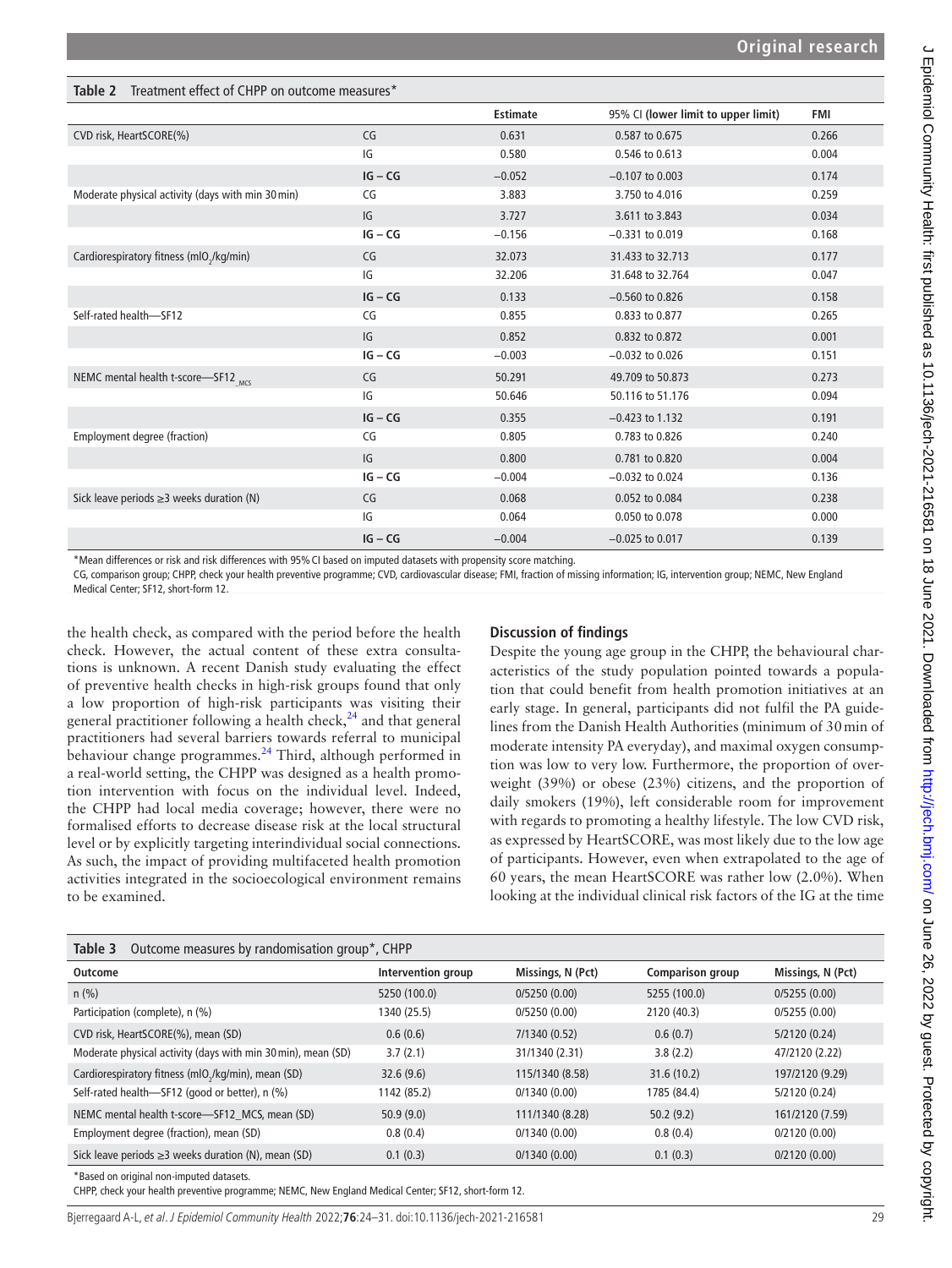# **Original research**

of their first health check, they were only moderately raised, although largely at the same level as reported in, for example, the NHS Health check for a population of  $40-70$  years old.<sup>2</sup>

We found no effects of the CHPP on the prespecified health outcomes, which is in agreement with similar studies providing health checks to a general population.<sup>24-6</sup> The UK NHS Health Check programme showed significant reductions in cardiovascular risk and individual risk factors, when comparing data from attenders with nonattenders. $26$  However, the reductions were modest as seen from a clinical perspective. This could indicate that preventive health checks are not useful in asymptomatic persons with no apparent risk factors. This does not mean that prevention and health promotion strategies addressed to the general population are not effective. 'Inter99', one of the largest randomised studies to date, investigating the effect of screening and lifestyle counselling on incidence of ischaemic heart disease, found a sustainable effect of targeted intervention delivered in a research environment on health behaviour<sup>27</sup>  $28$ —despite no overall effect on the incidence of ischaemic heart disease<sup>[4](#page-7-18)</sup> or diabetes. $<sup>5</sup>$  $<sup>5</sup>$  $<sup>5</sup>$  It shows that it is possible to promote healthy habits</sup> with the right intervention, although one that may be difficult to implement on the population level. Likewise, the 'Västerbotten Intervention Programme', which took place in a real-world setting, found improvements in health outcomes of citizens participating in the programme.<sup>[3](#page-7-20)</sup> In contrast, we did not find improvements in the prespecified health outcomes from baseline to follow-up among the IG participants (unadjusted comparison, [online supplemental table S8\)](https://dx.doi.org/10.1136/jech-2021-216581), which is in line with our overall, adjusted findings. Participants in studies evaluating the impact of health checks on health outcomes tend to have a better health behaviour profile, lower disease risk and a better socioeconomic status, as compared with nonparticipants.<sup>[11](#page-7-21)</sup> As such, there is a risk that traditional programmes providing preventive health checks and follow-up apply only to the healthiest part of the population and induce social inequity. In CHPP, lower participation was likewise associated with lower level of income, education, living alone and with higher proportion of morbidity.[12](#page-7-22) Moreover, participation in the second examination (follow-up) among the IG was inversely associated with, for example, smoking status at the time of the first health check ( $\sim$ 4 years earlier). This confirms that the high-risk population is less likely to participate in the follow-up intervention. This is important, since a recent study evaluating a Dutch cardiometabolic prevention programme (also performed as a RCT in primary care), which showed that an intervention aimed at high-risk participants was able to produce a significant decrease in estimated 10-year mortality CVD risk after 1 year of follow-up.<sup>[29](#page-7-23)</sup> However, this study was also prone to low participation and high drop out. Overall, this highlights the need for interventions and evaluation procedures taking into account the challenges posed by selective participation, in order to provide nonbiased effect estimates.

#### **Generalisability**

The findings of the present study have high external generalisability. The invited study population comprised 99.8% of the entire population aged 30–49 years living in Randers municipality at the time of randomisation. Randers is Denmark's sixth largest city and is characterised by having a sociogeographical profile dominated by low-to-middle educational attainment, income level and employment status. We, therefore, expect our findings to be generalisable to wide regions and populations across Europe with similar socioeconomic profiles and universal healthcare access.

#### **What is already known on this subject**

- ► Contradictory results exist about whether preventive health checks can reduce the risk of chronic disease development.
- ► Low participation rates and high dropout are common in studies evaluating the effectiveness of preventive health checks.
- ► Due to missing outcomes, standard intention-to-treat analysis might be biased.

#### **What this study adds**

- ► This study demonstrates how to evaluate a pragmatic randomised controlled trial with missing data due to low participation and high dropout by using a multiple imputation and propensity score matching analytic strategy.
- ► This study found no measureable beneficial health effects of providing preventive health checks to a general population aged 30–49 years.
- ► Health check participants are better off in terms of social status and general health, as compared with nonparticipants, a pattern that also applies to the uptake of follow-up interventions

#### **CONCLUSION**

Our findings support those of previous studies: health check participants are better off in terms of social status and general health, as compared with nonparticipants, a pattern that also applies to the uptake of follow-up interventions. We found no effect of a pragmatic randomised controlled trial providing preventive health checks and follow-up to 30–49-year-old citizens on modelled CVD risk, PA level, self-rated health or functional capacity. Although there were no effects at a population level, the effect on high-risk subgroups of interest remains to be quantified in future studies. Moreover, future studies should focus on how to develop more sophisticated designs for realworld research. They should focus on how to recruit at-risk participants without the risk assessment causing selection and on avoiding selective participation in follow-up interventions. Furthermore, focus should be on developing and evaluating strategies to intervene in a variety of settings relevant for health promotion and prevention.

**Acknowledgements** We thank all the staff at the Randers Healthcare Centre for performing high-quality health examinations. Additionally, we thank the GPs in Randers and the CHPP Steering Committee for making this study possible. Finally, we thank the CHPP group at Aarhus University for all their efforts.

**Contributors** AS and HTM set up and initiated the trial. AS, HTM, KN, E-MD, HS and A-LB were members of the steering committee responsible for the development and implementation of the CHPP. HS and DRW contributed to the evaluation design, analysis plan, and interpretation of results. N-HB and KN accessed and verified the underlying data. NHBR performed the statistical analysis. A-LB drafted the manuscript. All authors had full access to all of the data and are responsible for the integrity of the data and the accuracy of the data analysis. All authors provided critical review and final approval. A-LB is responsible for the overall content as guarantor and affirms that this manuscript is an honest, accurate, and transparent account of the study being reported; that no important aspects of the study have been omitted; and that any discrepancies from the study as planned have been explained.

**Funding** The trial was funded by the Tryg Research Foundation, journal number 7-11-0500. The overall Check your health preventive programme was additionally